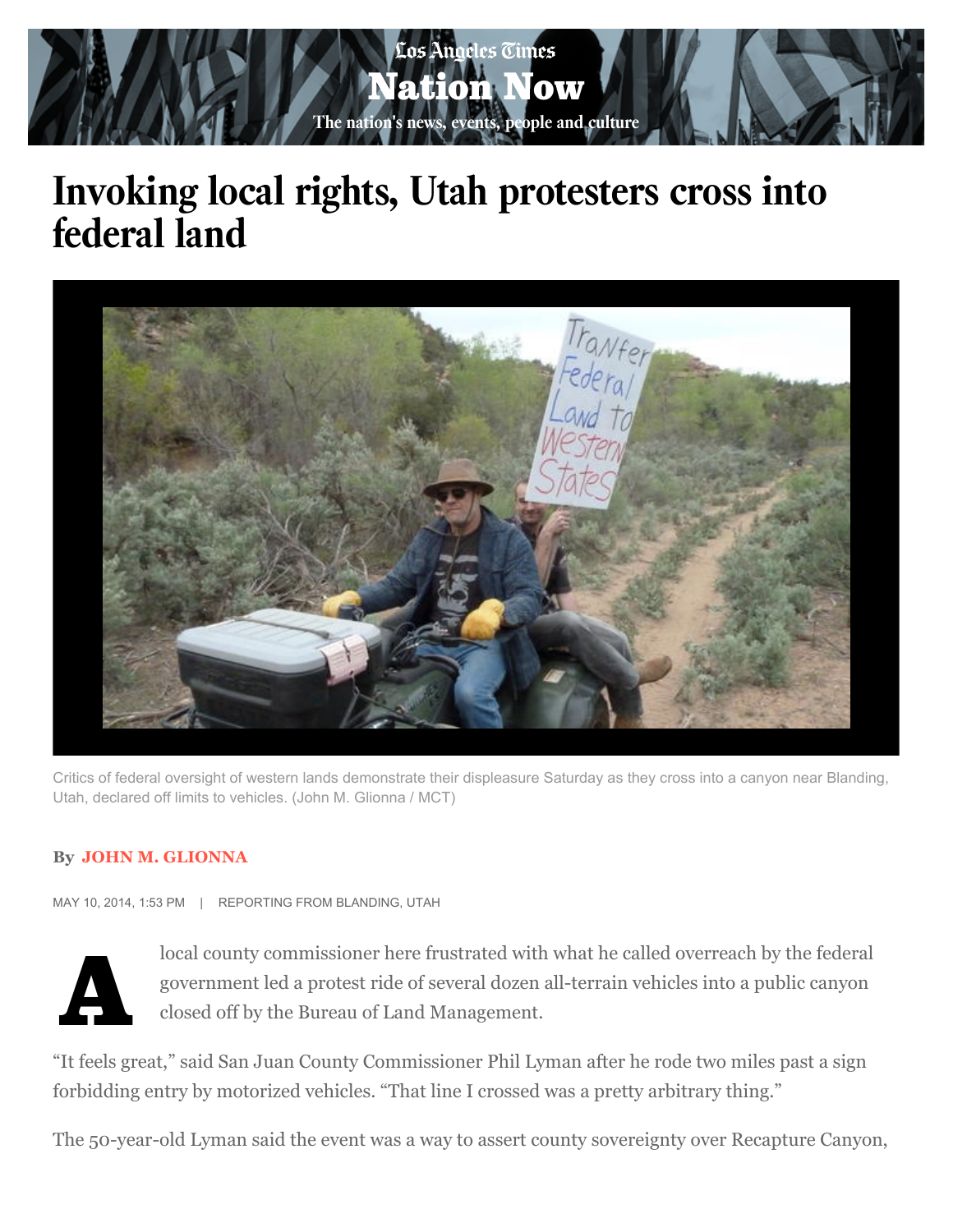a remote site in southeast Utah.

The canyon is known for its archaeological ruins, which BLM officials say have been jeopardized from overuse. The canyon was closed to motor vehicles in 2007, the agency said, after two men forged an illegal seven-mile trail. Hikers and those on horseback are still allowed there.

Lyman and his supporters want the BLM to act more quickly on a years-old request for a public rightof-way through the area. "You can't just arbitrarily shut down a road in San Juan County," he said Friday night prior to the ride. "If you can do that and get away with it, what else can you do?"

The revolt has received national attention, coming on the heels of Nevada rancher Cliven Bundy's successful standoff last month against the BLM that suggests a rising battle across the West over states' rights on federally managed public lands. Tensions rose in Utah when earlier this week two men pointed a gun at a BLM employee on a state freeway.

One of Bundy's sons and several armed citizens who had bore arms against federal officials in Nevada were at the Blanding protest, saying it was time to take back their government.

Many say both the Nevada incident and the Blanding protest are reminiscent of the so-called 1970s Sagebrush Rebellion, when communities in the West decried what they called the overreaching power of the federal government.

On Saturday morning, 200 people gathered at a local park where people waved American flags and carried signs that said "Transfer Federal Land to Western States" and "Disband BLM Paramilitary Units."

A spirited public debate suddenly began when Lyman addressed the crowd. At first he said he had second thoughts about crossing into the BLM closed-off area. He said the protest had been planned long before the Bundy face-off in Nevada and that he believed the demonstration in Blanding had turned into a media circus.

"We've made our protest by gathering right here," he said. "I feel no moral hesitancy to cross over into the federally controlled area, but the last thing I want to see is violence. Recapture Canyon is not about conflict."

That's when one of Cliven Bundy's sons, Aamon Bundy, and several of his followers shouted out that the ride must go on to make a statement. "Let's go down into that canyon," he said. "That's why we came here."

One man called out: "Rosa Parks didn't have a case until she sat in the front of the bus." And another added: "The BLM has guns and mace and tasers and shackles, but we've got guns too!"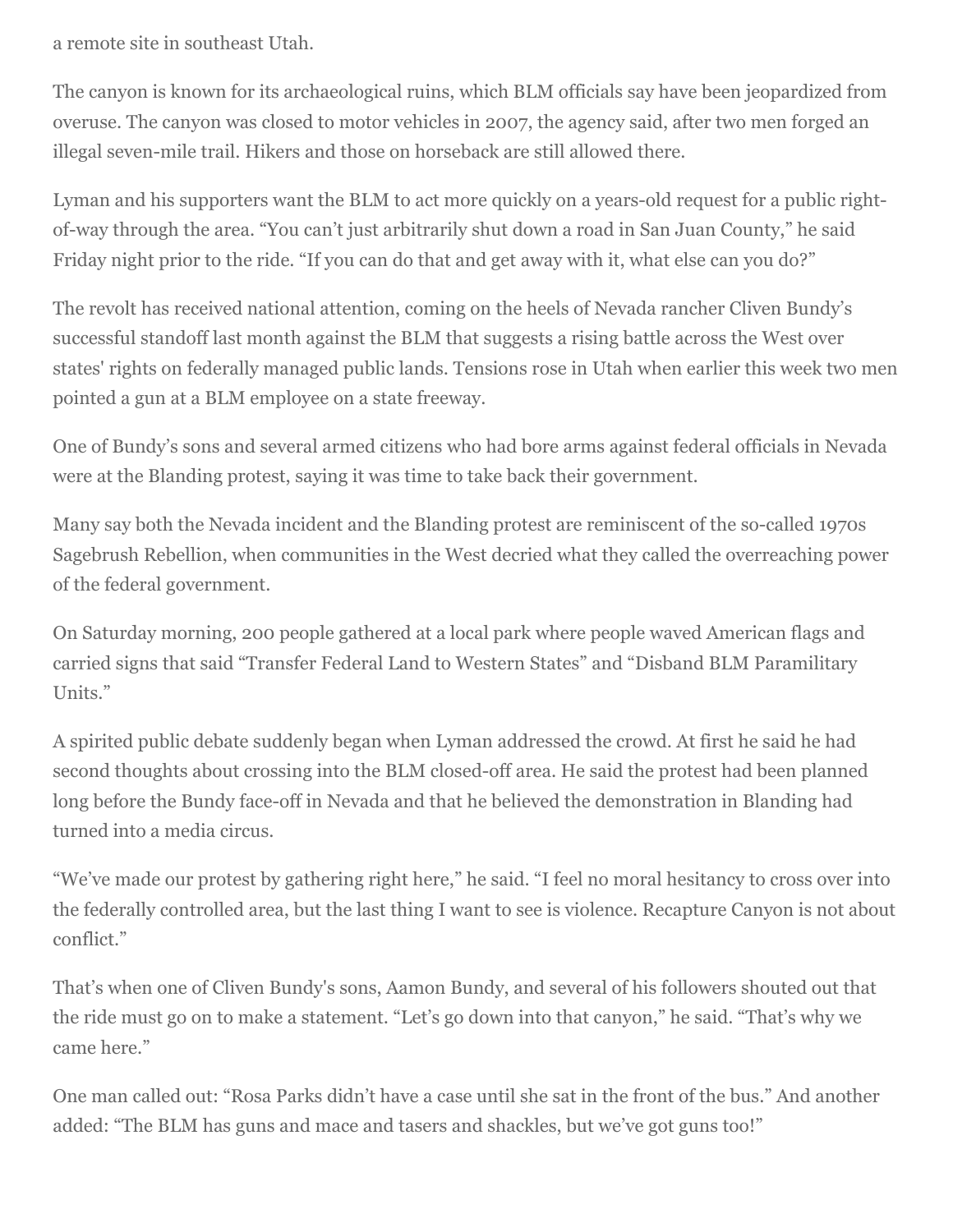Then Bundy pulled out a pocket Constitution and addressed Lyman: "That canyon belongs to the people of San Juan County. You have every right to go in there. We thought you were going to head this group."

But Lyman, dressed in jeans and an untucked blue dress shirt, still wasn't convinced. Then Bundy made him mad. He said the politician was speaking "the language of weakness."

"We are not speaking the language of weakness," he shot back. "You are outsiders. I know the people here. There's no language of weakness here."

That's when Lyman raised his hands. He instructed the group to ready their ATVs and led a parade of vehicles two miles outside town. Then they entered the canyon, ready to confront federal officials.

But none could be seen -- only a dozen or so San Juan County sheriff's deputies on horses standing by in the scrub brush.

Sitting on horseback, Sheriff Rick Eldredge said that BLM officials were present but not in uniform.

"They don't want any kind of clash today," he said. "Our goal is to not have any repeat of what happened at Bunkerville, at the Bundy ranch, and I think we've achieved that."

He said that he is worried about continued violence as Utah residents look for the next battleground against the federal government. "You have a lot of different opinions out here, so sure I'm worried about violence," he said. "This is my county. I'm the sheriff."

Earlier, Lyman breathed a sigh of relief after he jumped off his ATV, two miles past the federal line in the dirt. He said he hesitated to cross into the disputed area but saw his neighbors riding on ahead of him.

"I'm not going to stay back and watch my neighbors go ahead and fight for what's theirs," he said. "I'm going to go right along with them."

Copyright © 2014, [Los Angeles Times](http://www.latimes.com/)

## **Hot-air balloon pilot struggled to contain fire before crash**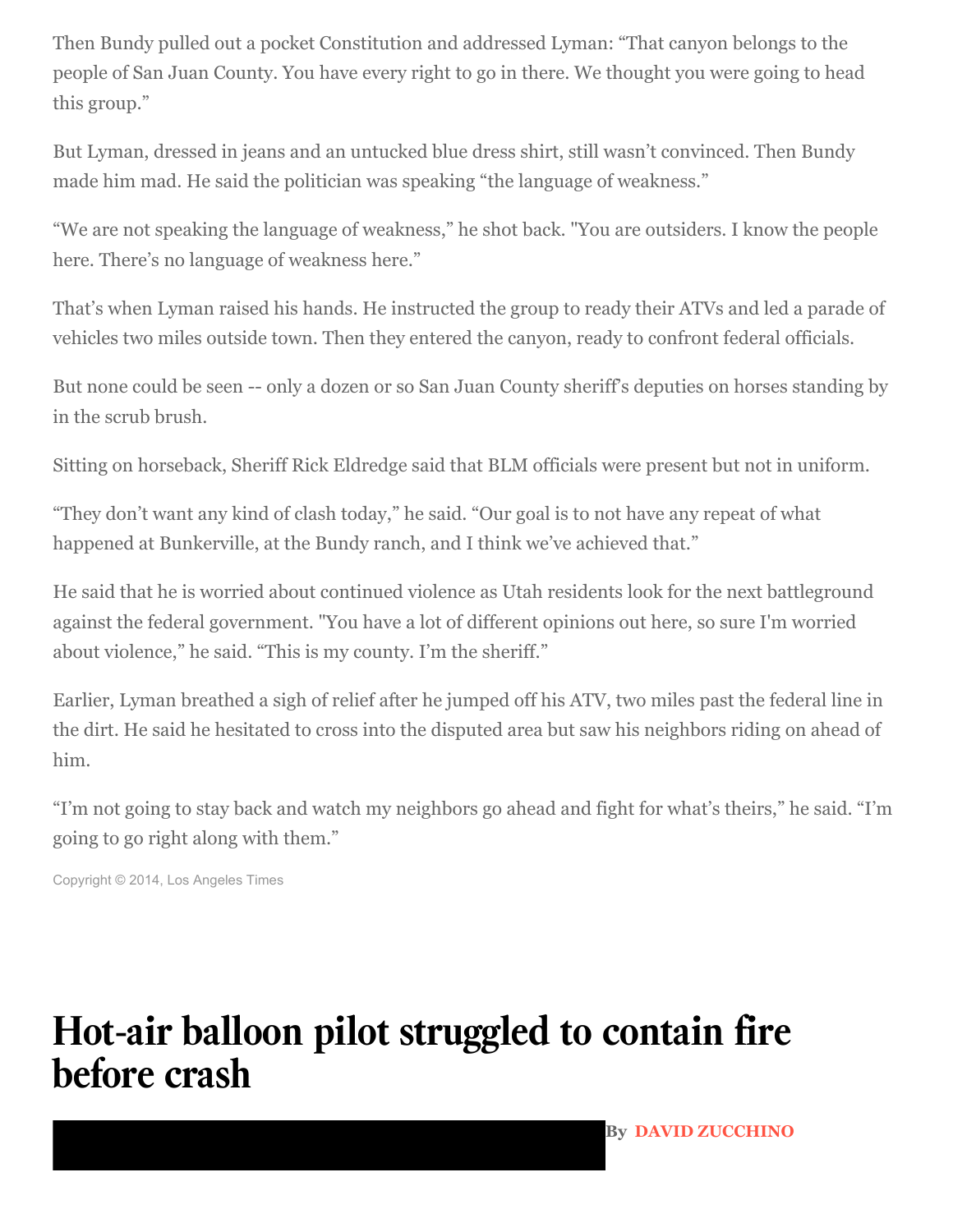

A hot-air balloon in Virginia struck a power line and caught fire, the FAA said. (EPA)

The body of a person aboard a hot-air balloon that crashed in central Virginia on Friday<br>night was recovered overnight by crews that continued to search a wooded area Saturd<br>for the other two people inside the balloon when night was recovered overnight by crews that continued to search a wooded area Saturday for the other two people inside the balloon when it struck a power line and burst into flames.

Amateur videos provided to Virginia State Police indicate that two people either fell or jumped from the burning balloon as it plunged to the ground, police spokeswoman Corinne Geller told reporters Saturday morning. There was little hope of finding either victim alive.

"We are now transitioning from a rescue operation to a recovery operation," Geller said.

The balloon pilot struggled to contain the fire and keep the balloon aloft, but it plummeted to the ground in flames just before 8 p.m., Geller said. Video taken by bystanders showed the balloon as it struck a live power line and was immediately consumed by orange flames.

Witnesses said they heard people in the balloon screaming for help.

"They were just screaming for anybody to help them," Carrie Hager-Bradley told TV station WWBT. "'Help me, help me, sweet Jesus, help. I'm going to die. Oh my God, I'm going to die,'" said Hager-Bradley, who said she saw the balloon in flames while on her way home from a grocery store.

Geller said of the two people seen falling to the ground: "Whether they leapt on their own or fell, we don't know."

Debra Ferguson told the Free Lance-Star of Fredericksburg that she saw balloons landing safely in a field near her yard, then saw another balloon in trouble.

"As soon as we looked up, the thing blew up right there," Ferguson said. "All I heard was, 'Oh my God, oh my God,' and all you saw was the top of the balloon still flying, but all of the basket was gone.